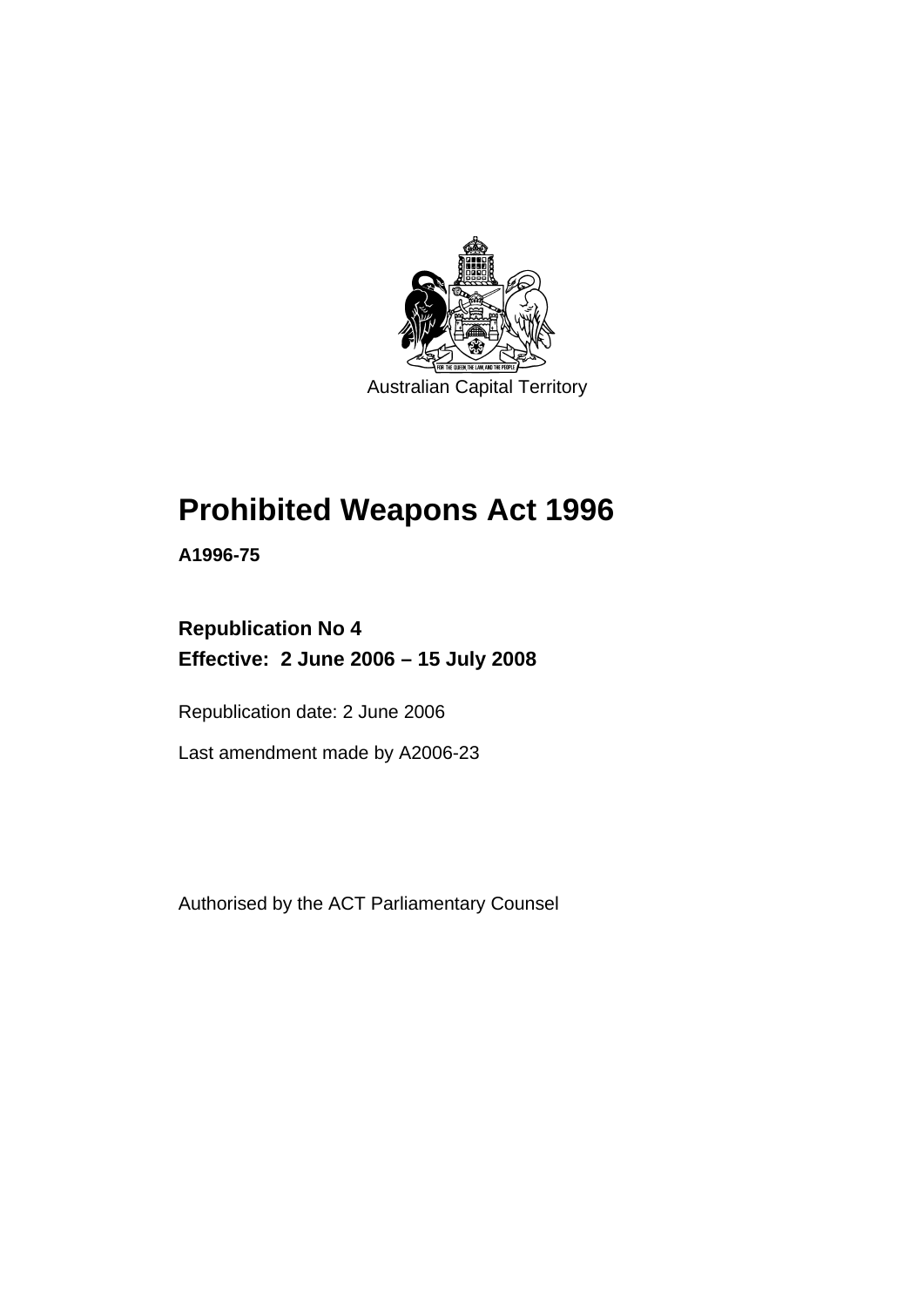#### **About this republication**

#### **The republished law**

This is a republication of the *Prohibited Weapons Act 1996* (including any amendment made under the *Legislation Act 2001*, part 11.3 (Editorial changes)) as in force on 2 June 2006*.* It also includes any amendment, repeal or expiry affecting the republished law to 2 June 2006.

The legislation history and amendment history of the republished law are set out in endnotes 3 and 4.

#### **Kinds of republications**

The Parliamentary Counsel's Office prepares 2 kinds of republications of ACT laws (see the ACT legislation register at www.legislation.act.gov.au):

- authorised republications to which the *Legislation Act 2001* applies
- unauthorised republications.

The status of this republication appears on the bottom of each page.

#### **Editorial changes**

The *Legislation Act 2001*, part 11.3 authorises the Parliamentary Counsel to make editorial amendments and other changes of a formal nature when preparing a law for republication. Editorial changes do not change the effect of the law, but have effect as if they had been made by an Act commencing on the republication date (see *Legislation Act 2001*, s 115 and s 117). The changes are made if the Parliamentary Counsel considers they are desirable to bring the law into line, or more closely into line, with current legislative drafting practice.

This republication does not include amendments made under part 11.3 (see endnote 1).

#### **Uncommenced provisions and amendments**

If a provision of the republished law has not commenced or is affected by an uncommenced amendment, the symbol  $\mathbf{U}$  appears immediately before the provision heading. The text of the uncommenced provision or amendment appears only in the last endnote.

#### **Modifications**

If a provision of the republished law is affected by a current modification, the symbol  $\mathbf{M}$ appears immediately before the provision heading. The text of the modifying provision appears in the endnotes. For the legal status of modifications, see *Legislation Act 2001*, section 95.

#### **Penalties**

The value of a penalty unit for an offence against this republished law at the republication date is—

- (a) if the person charged is an individual—\$100; or
- (b) if the person charged is a corporation—\$500.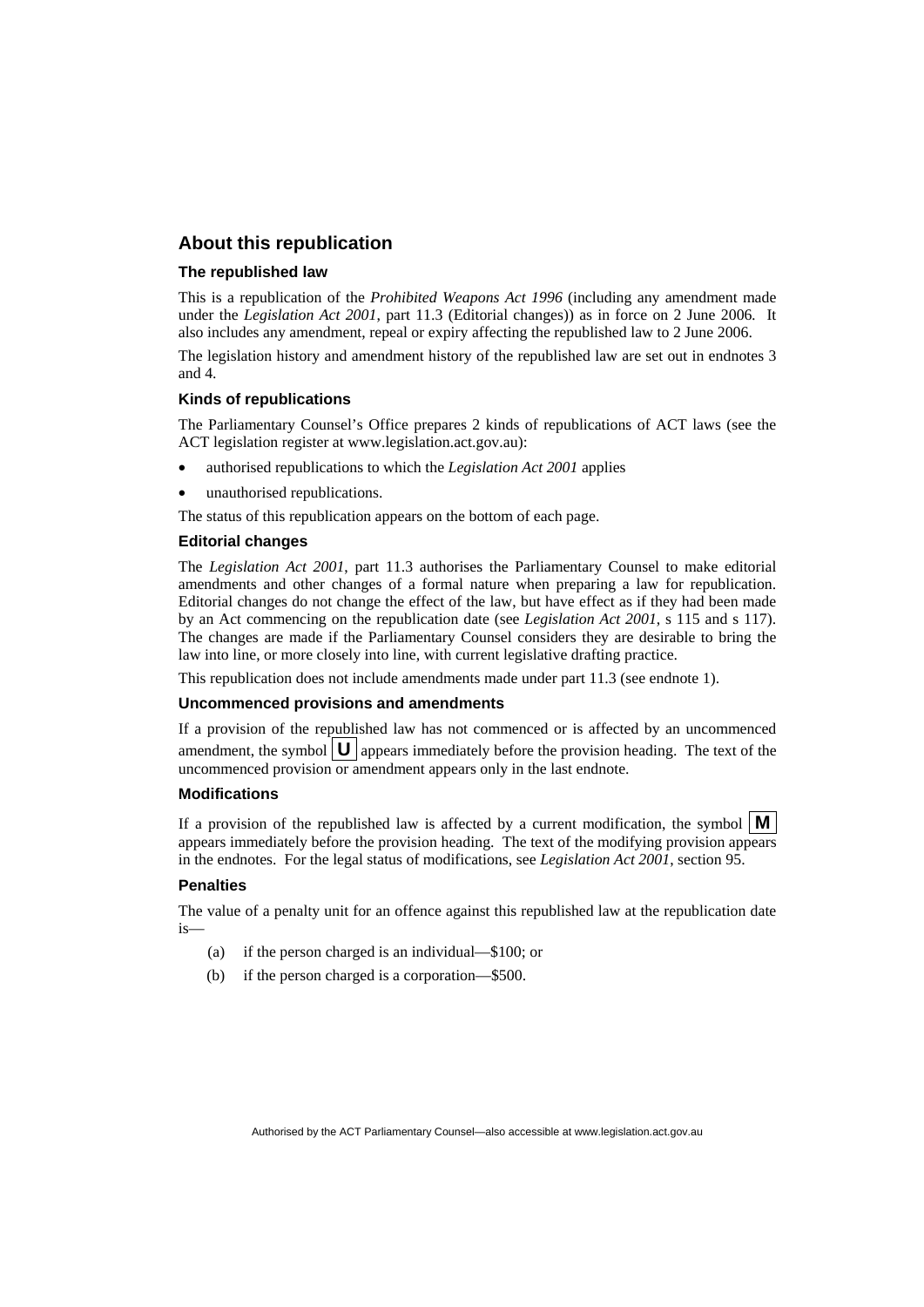

# **[Prohibited Weapons Act 1996](#page-4-0)**

### **Contents**

|                |                                                        | Page       |  |
|----------------|--------------------------------------------------------|------------|--|
| Part 1         | <b>Preliminary</b>                                     |            |  |
| 1              | Short title                                            | 2          |  |
| 3              | Interpretation for Act                                 | 2          |  |
| 4              | Application of Act                                     | 3          |  |
| Part 2         | Prohibited weapons and prohibited articles             |            |  |
| 5              | Possession or use of prohibited weapons                | 5          |  |
| 6              | Possession of prohibited articles                      |            |  |
| 7              | Inspection of prohibited weapons or articles by police |            |  |
| 8              | Delivery to police by unauthorised holders             |            |  |
| Part 3         | <b>Permits</b>                                         |            |  |
| 9              | Permits                                                | 7          |  |
| 11             | Contravention of conditions                            |            |  |
| 12             | Production of permit                                   | 7          |  |
| R <sub>4</sub> | Prohibited Weapons Act 1996                            | contents 1 |  |
| 02/06/06       | Effective: 02/06/06-15/07/08                           |            |  |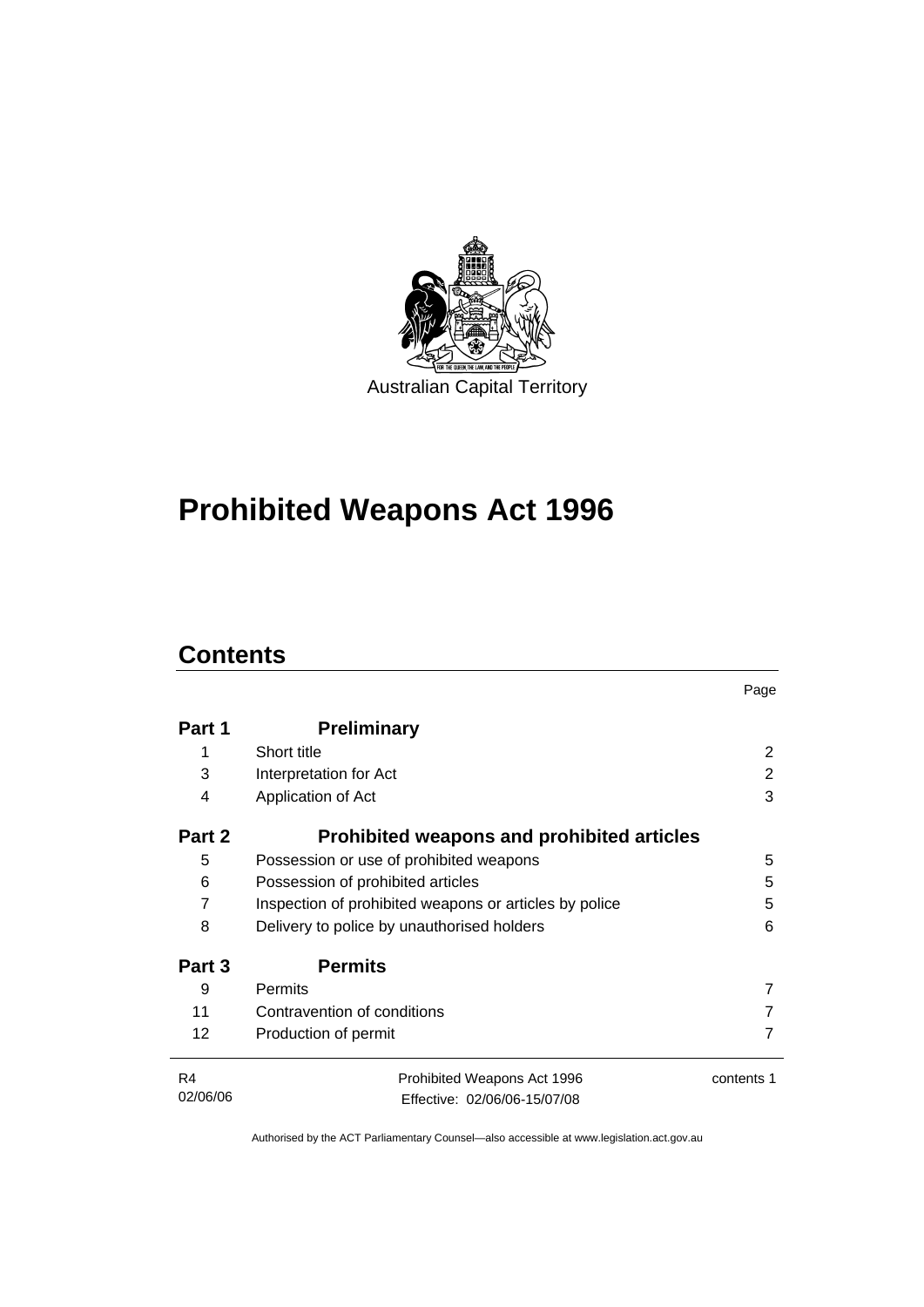|        |                                                                    | Page |
|--------|--------------------------------------------------------------------|------|
| 13     | Surrender of cancelled permit                                      | 8    |
| 14     | Review of decisions                                                | 8    |
| Part 4 | <b>Miscellaneous</b>                                               |      |
| 15     | Information to be supplied                                         | 9    |
| 16     | Disposal of surrendered or seized prohibited weapons or prohibited |      |
|        | articles                                                           | 9    |
| 17     | Evidentiary provisions                                             | 10   |
| 18     | Approved forms                                                     | 10   |
| 19     | Regulation-making power                                            | 10   |

| <b>Schedule 1</b> | <b>Prohibited weapons</b> |  |
|-------------------|---------------------------|--|
|-------------------|---------------------------|--|

|   | About the endnotes     | 15 |
|---|------------------------|----|
| 2 | Abbreviation key       | 15 |
| 3 | Legislation history    | 16 |
| 4 | Amendment history      | 16 |
| 5 | Earlier republications | 17 |

contents 2 **Prohibited Weapons Act 1996** Effective: 02/06/06-15/07/08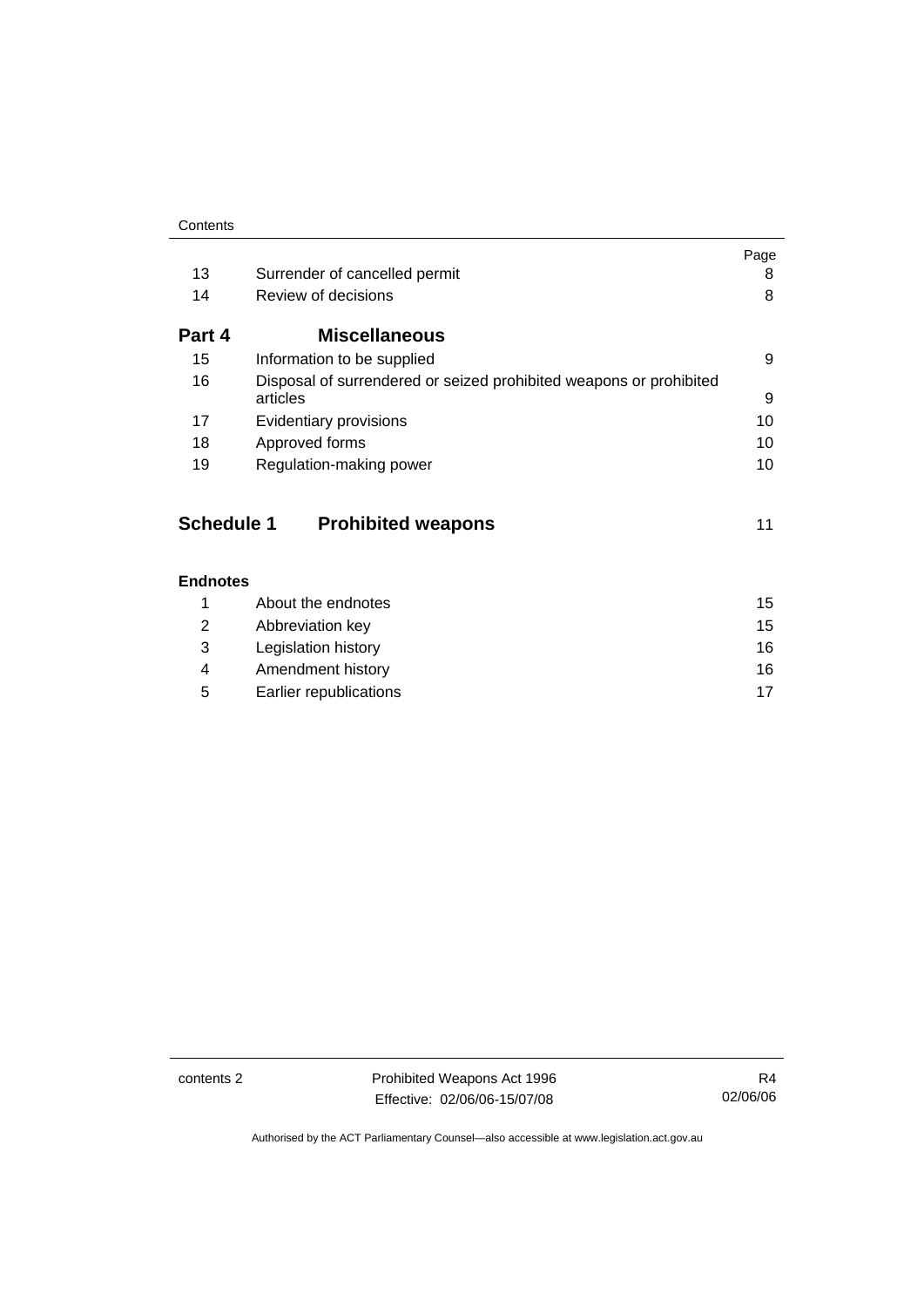<span id="page-4-0"></span>

# **Prohibited Weapons Act 1996**

An Act to prohibit the possession of certain dangerous weapons and other articles, and for related purposes

R4 02/06/06

l

Prohibited Weapons Act 1996 Effective: 02/06/06-15/07/08

page 1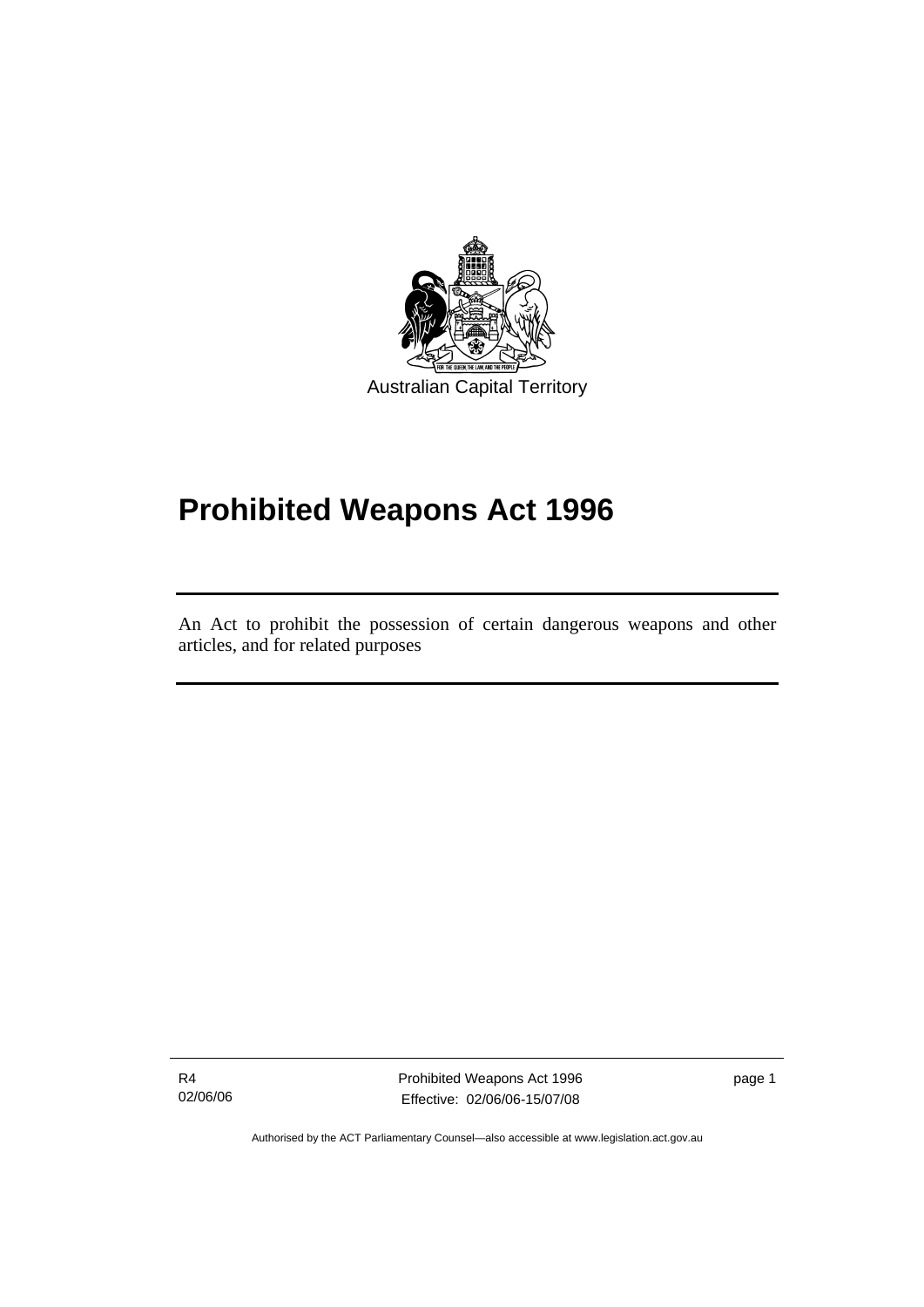#### <span id="page-5-0"></span>Part 1 **Preliminary**

Section 1

### **Part 1** Preliminary

#### **1 Short title**

This Act may be cited as the *Prohibited Weapons Act 1996.*

#### **3 Interpretation for Act**

(1) In this Act:

*Note* A definition applies except so far as the contrary intention appears (see *Legislation Act 2001*, s 155).

*firearm*—see the *Firearms Act 1996*.

*permit* means a permit in force under part 3.

*prohibited article* means any article that is declared by the regulations to be a prohibited article.

*prohibited weapon* means any weapon or thing specified in schedule 1.

- (2) For this Act—
	- (a) anything that would be a prohibited weapon or prohibited article if it did not have something missing from it, or a defect or obstruction in it, is to be regarded as a prohibited weapon or prohibited article; and
	- (b) if parts of a prohibited weapon or prohibited article are in the possession of, or being carried by, 2 or more persons—each of them is to be regarded as possessing or carrying the weapon or article.
- (3) For this Act, a person is to be taken to have possession of a prohibited weapon or prohibited article if the person knowingly—
	- (a) has custody of the weapon or article; or
	- (b) has the weapon or article in the custody of another person; or

R4 02/06/06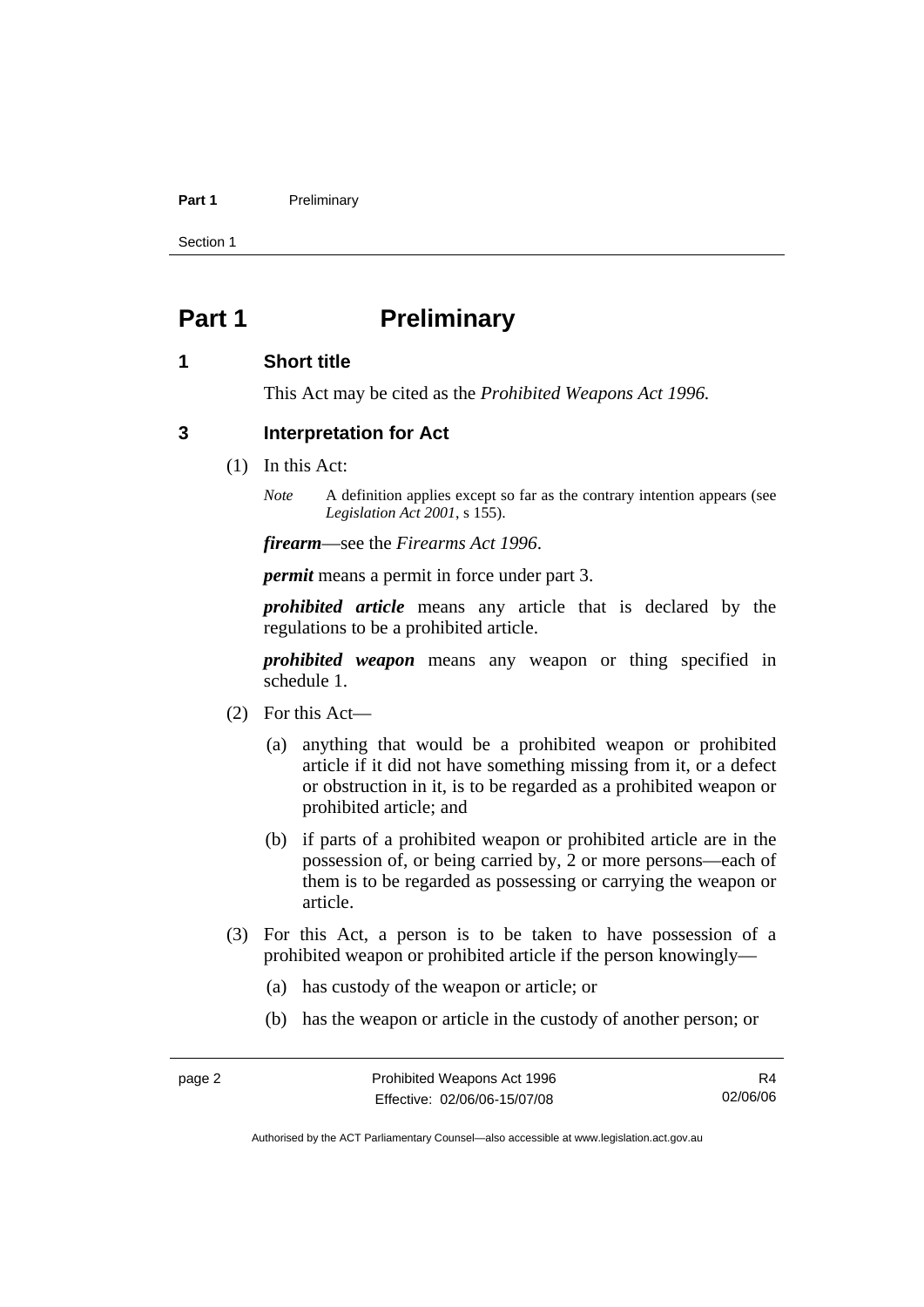- <span id="page-6-0"></span> (c) has the weapon or article in or on any premises, place, vehicle vessel or aircraft, whether or not belonging to or occupied by the person.
- (4) The Executive may make regulations amending schedule 1—
	- (a) by adding the name or a description of a weapon or article; or
	- (b) by amending a name or description of a weapon or article for the purpose of more accurately describing the weapon or article concerned.

#### **4 Application of Act**

- (1) A person does not commit an offence against this Act only because of something done by the person in the exercise of the person's functions as a member of—
	- (a) the Australian Federal Police or a police force of a State or another Territory; or
	- (b) the Defence Force; or
	- (c) a visiting force within the meaning of the *Defence (Visiting Forces) Act 1963* (Cwlth); or
	- (d) the Australian Cadet Corps established under the *Defence Act 1903* (Cwlth); or
	- (e) the council of the Australian War Memorial or of the staff of the memorial who, in the exercise of his or her functions and duties in accordance with the *Australian War Memorial Act 1980* (Cwlth), has in his or her possession a prohibited weapon, forming part of the memorial collection within the meaning of that Act; or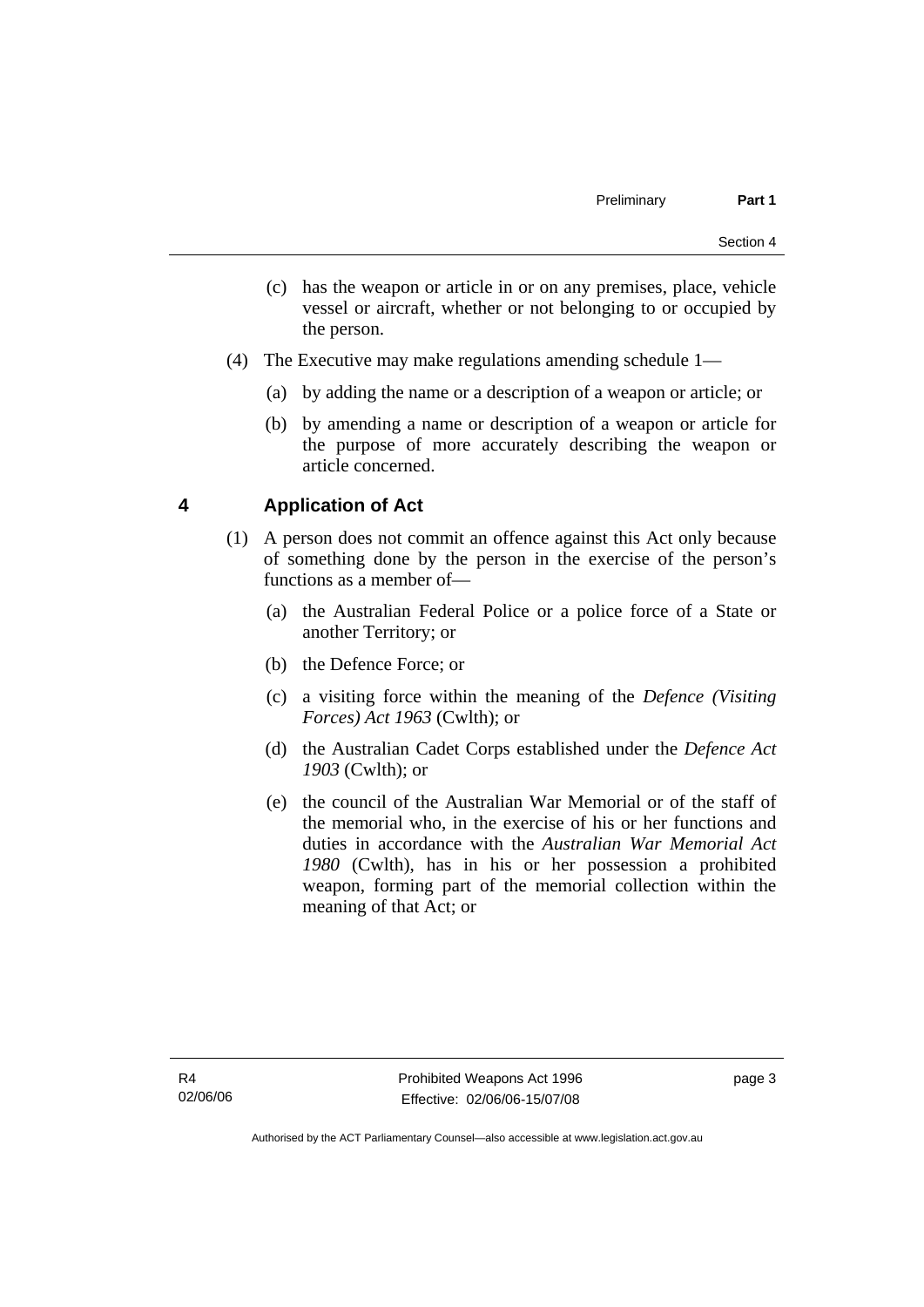#### Part 1 **Preliminary**

#### Section 4

- (f) the council of the National Museum of Australia or of the staff of the museum who, in the exercise of his or her functions and duties in accordance with the *National Museum of Australia Act 1980* (Cwlth), has in his or her possession a prohibited weapon forming part of the memorial collection under that Act.
- *Note* A reference to an Act includes a reference to the statutory instruments made or in force under the Act, including regulations and permits (see *Legislation Act 2001*, s 104).
- (2) A corrections officer does not commit an offence against this Act only because of something done by the officer in the exercise of the officer's functions.
	- *Note Corrections officer*, *exercise* and *function* are defined in the Legislation Act, dict, pt 1.

page 4 **Prohibited Weapons Act 1996** Effective: 02/06/06-15/07/08

R4 02/06/06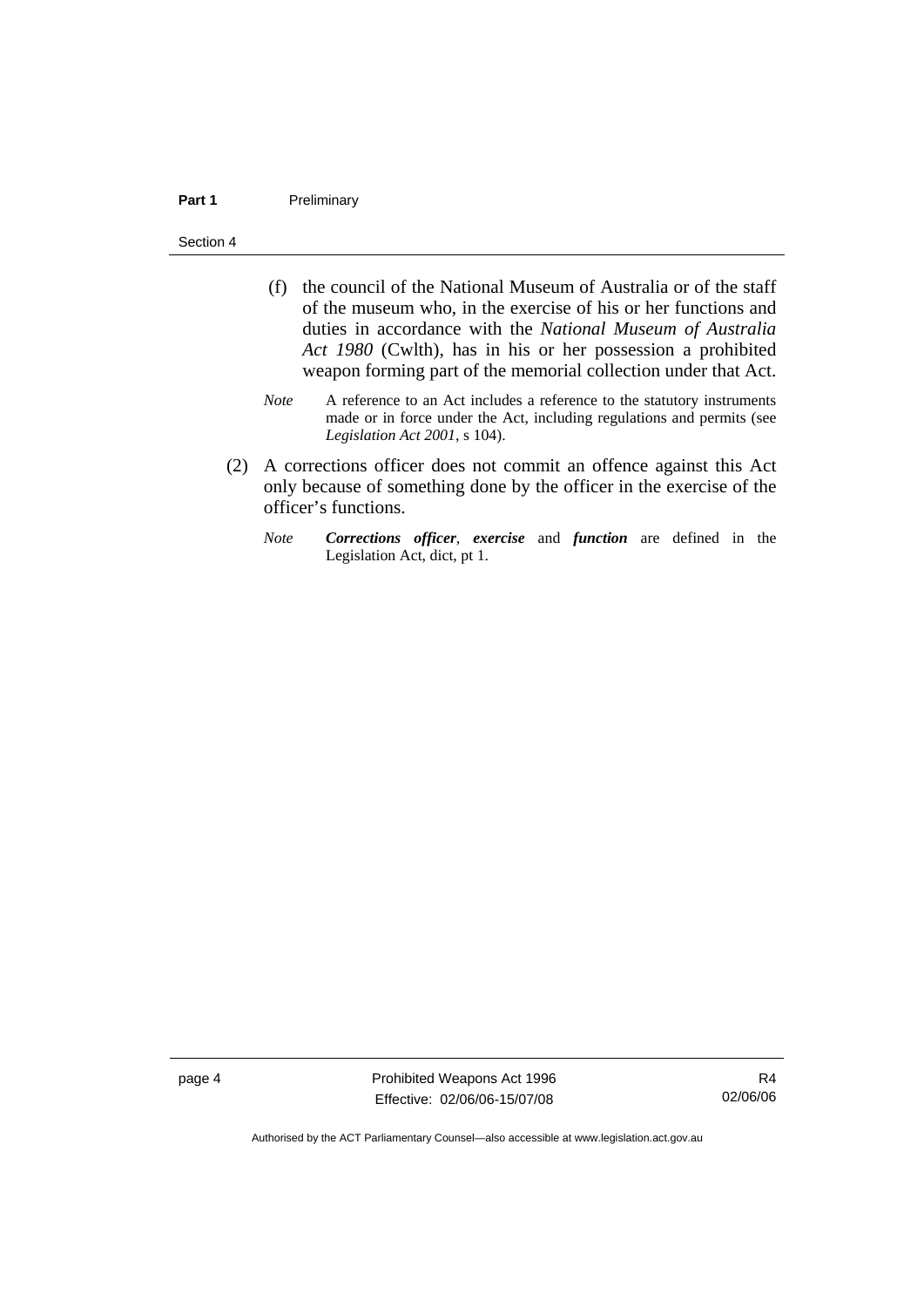### <span id="page-8-0"></span>**Part 2 Prohibited weapons and prohibited articles**

#### **5 Possession or use of prohibited weapons**

 (1) A person shall not possess or use a prohibited weapon unless authorised to do so by this Act.

Maximum penalty: 100 penalty units, imprisonment for 1 year or both.

(2) In subsection (1):

*use* includes fire or explode and, whether or not the weapon concerned is capable of being fired or exploded, cause a reasonable belief that it will be fired or exploded.

#### **6 Possession of prohibited articles**

A person shall not possess or use a prohibited article unless authorised to do so by this Act.

Maximum penalty: 50 penalty units, imprisonment for 6 months or both.

#### **7 Inspection of prohibited weapons or articles by police**

- (1) A person who possesses a prohibited weapon or prohibited article shall, on demand made by a police officer at any time, produce for inspection by that officer—
	- (a) the weapon or article; and
	- (b) any permit that authorises the person to possess the weapon or article.

Maximum penalty: 50 penalty units.

page 5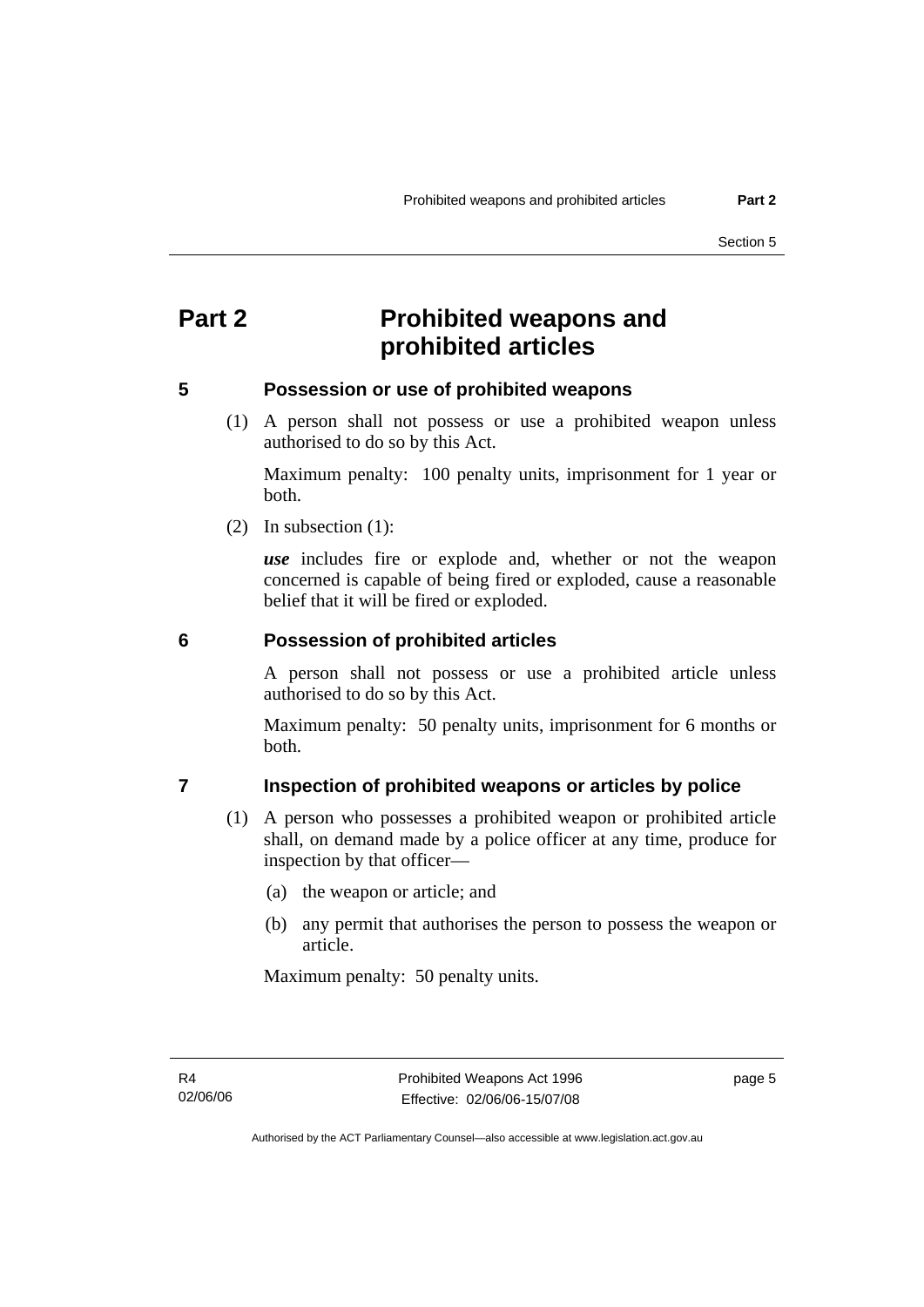- <span id="page-9-0"></span> (2) A person commits an offence against subsection (1) only if the police officer, when making the demand, explains to the person that failure to comply with the demand is an offence against this Act.
- (3) In subsection (1), a reference to a *prohibited weapon* or a *prohibited article* includes a reference to a part of a prohibited weapon or a prohibited article.

#### **8 Delivery to police by unauthorised holders**

- (1) A person who—
	- (a) comes into possession of a prohibited weapon or a prohibited article, but is not authorised by or under this Act to possess the weapon or article; or
	- (b) possesses a prohibited weapon or a prohibited article and ceases to be so authorised to possess the weapon or article;

shall, within 7 days after coming into possession of the weapon or article or ceasing to be so authorised to possess it, deliver the weapon or article to—

- (c) a person who is authorised by a permit to possess it; or
- (d) a police officer.

Maximum penalty: 50 penalty units, imprisonment for 6 months or both.

 (2) A person does not contravene any other provision of this Act just by delivering or surrendering anything in accordance with this section or by accepting its delivery.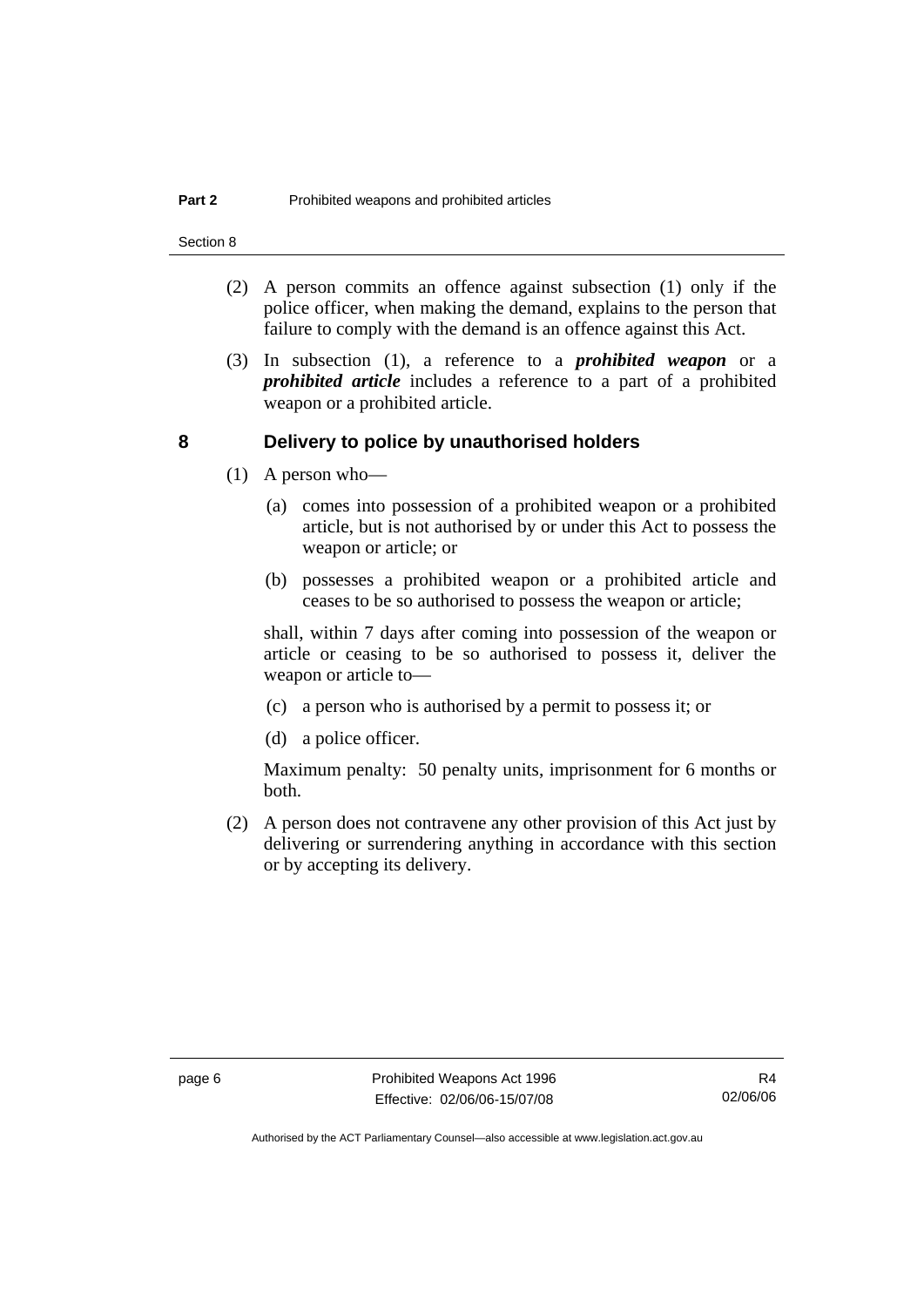### <span id="page-10-0"></span>**Part 3 Permits**

#### **9 Permits**

(1) The registrar may issue a permit authorising—

- (a) the possession or the possession and use of a prohibited weapon; or
- (b) the possession of a prohibited article.
- (2) The regulations may provide for mandatory or discretionary grounds for refusing the issue of a permit.
- (3) A permit may be issued subject to conditions.
- (4) The conditions may provide for the expiration of the permit, limit the authority it confers and impose requirements on the person to whom the permit is issued.
- (5) The registrar may, for any reason the registrar considers sufficient, cancel a permit by causing written notice of its cancellation to be served on the person to whom the permit was issued.
- (6) A person to whom a permit was issued may surrender the permit for cancellation.

#### **11 Contravention of conditions**

A person to whom a permit is issued shall not contravene any requirement made by the conditions of a permit.

Maximum penalty: 50 penalty units.

#### **12 Production of permit**

- (1) A person to whom a permit is issued shall, on demand of a police officer at any time—
	- (a) produce the permit for inspection by the police officer if the person has the permit in his or her possession; or

| <b>R4</b> | Prohibited Weapons Act 1996  | page 7 |
|-----------|------------------------------|--------|
| 02/06/06  | Effective: 02/06/06-15/07/08 |        |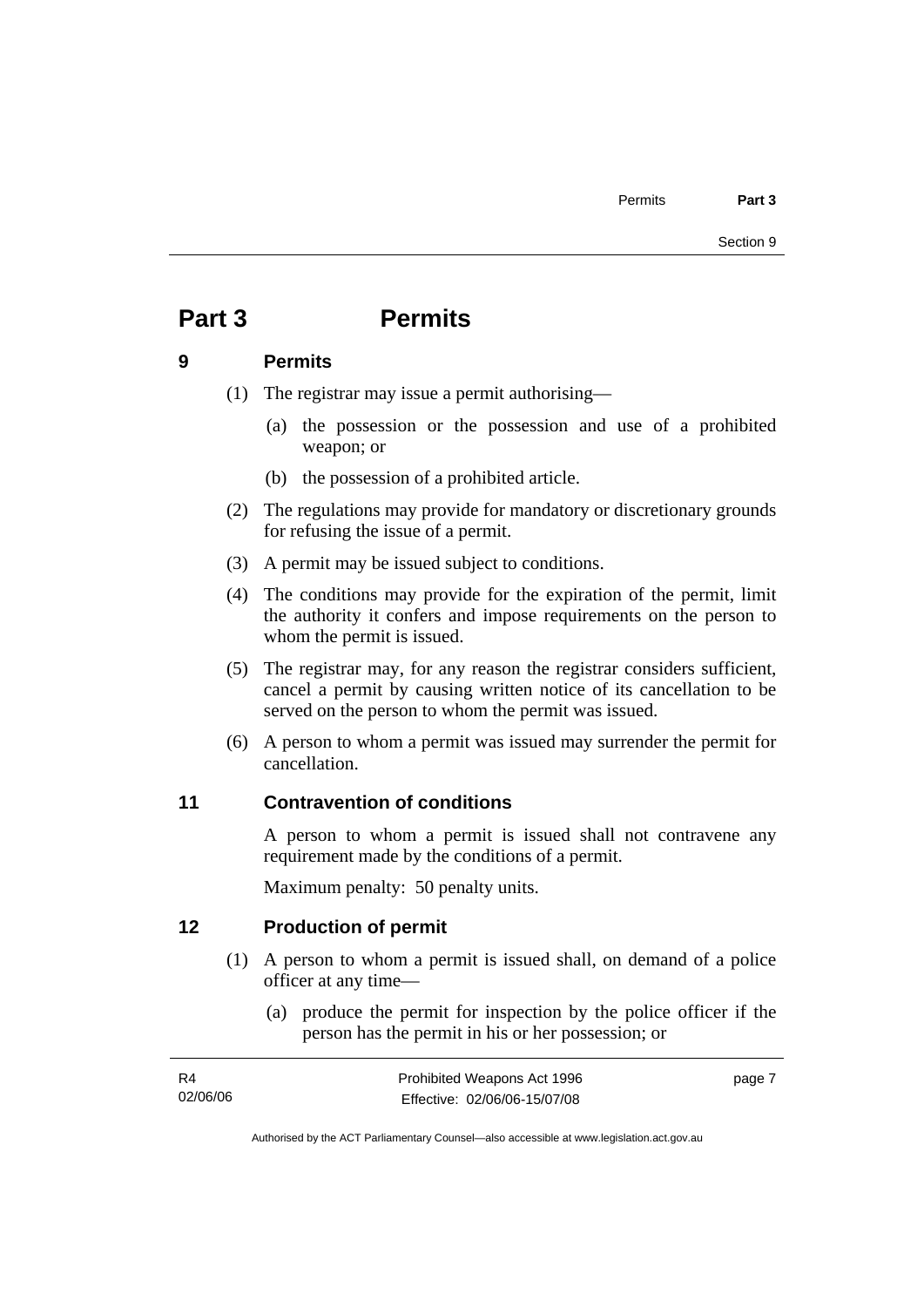#### <span id="page-11-0"></span>**Part 3** Permits

Section 13

 (b) state the person's full name and usual place of residence to the police officer.

Maximum penalty: 50 penalty units, imprisonment for 6 months or both.

 (2) A person commits an offence against subsection (1) only if the police officer, when making the demand, explains to the person that failure to comply with the demand is an offence against this Act.

#### **13 Surrender of cancelled permit**

If a permit is cancelled or expires, the person to whom it was issued shall within 7 days of that cancellation or expiry, surrender it to the registrar.

Maximum penalty: 50 penalty units, imprisonment for 6 months or both.

#### **14 Review of decisions**

- (1) Application may be made to the administrative appeals tribunal for a review of a decision of the registrar—
	- (a) refusing to issue a permit under section 9 (1); or
	- (b) cancelling a permit under section 9 (5).
- (2) If the registrar makes a decision of the kind referred to in subsection (1), the registrar shall cause written notice of the decision to be given to the applicant or permit holder.
- (3) A notice under subsection (2) shall be in accordance with the requirements of the code of practice in force under the *Administrative Appeals Tribunal Act 1989*, section 25B (1).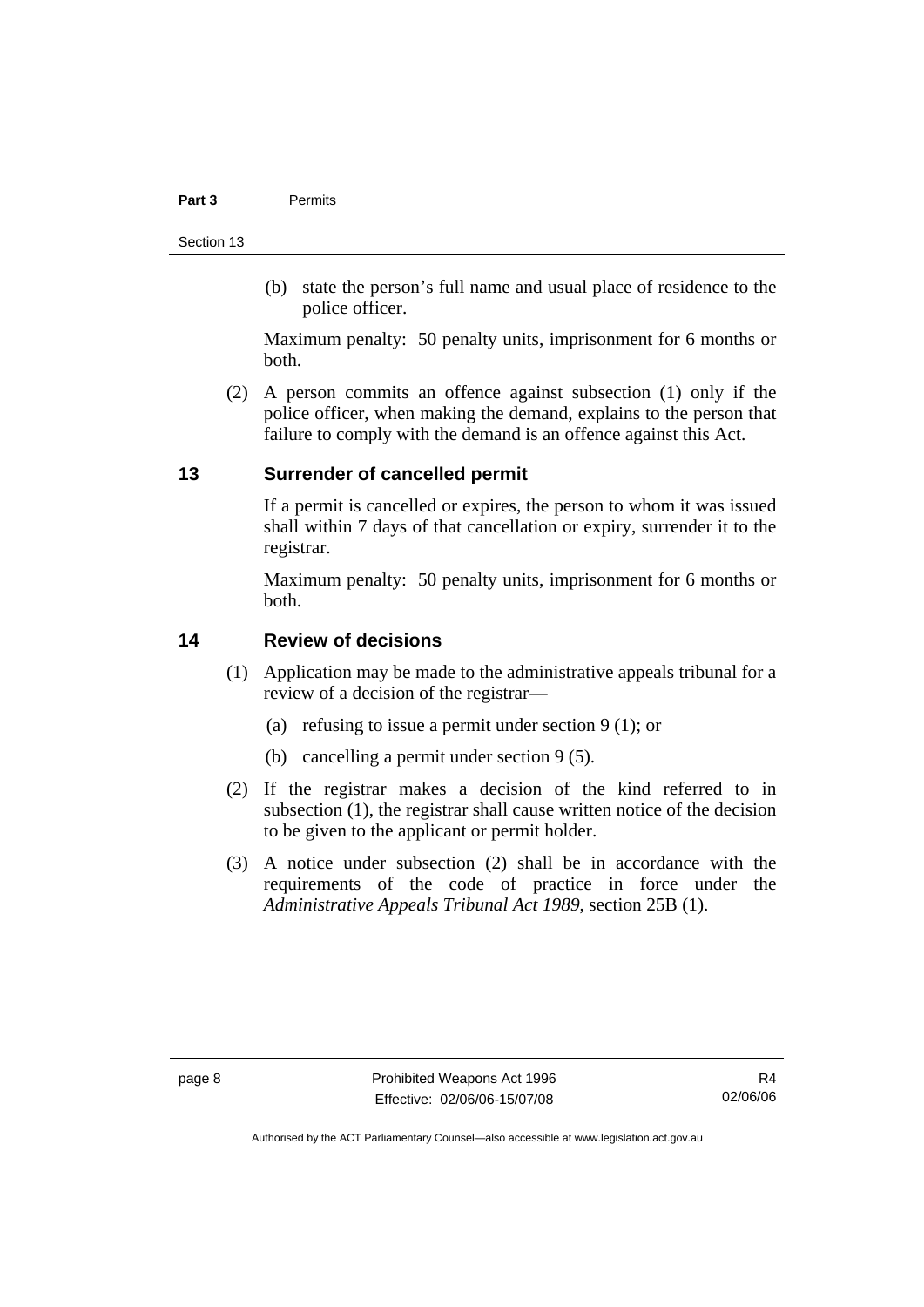### <span id="page-12-0"></span>**Part 4 Miscellaneous**

#### **15 Information to be supplied**

A person who has possession of a prohibited weapon or prohibited article acquired from another person shall, on demand made by a police officer at any time, inform the police officer of—

- (a) the name and address of the person from whom the weapon or article was acquired; and
- (b) the date on which it was acquired.

Maximum penalty: 50 penalty units.

#### **16 Disposal of surrendered or seized prohibited weapons or prohibited articles**

- (1) A magistrate may, on application by a police officer or by any person who claims to be the owner of a prohibited weapon or prohibited article surrendered to or seized by a police officer in accordance with this Act, order that the weapon or article—
	- (a) be forfeited to the Territory; or
	- (b) be returned to the person claiming to be the owner of the weapon or article; or
	- (c) be otherwise disposed of in such manner as the court thinks fit.
- (2) If a person is found guilty of an offence against this Act and a weapon or article has been seized by a police officer in connection with the offence, the court which makes the finding of guilt is taken to have ordered that the weapon or article be forfeited to the Territory.
- (3) A weapon or article forfeited under subsection (2) may be destroyed.

page 9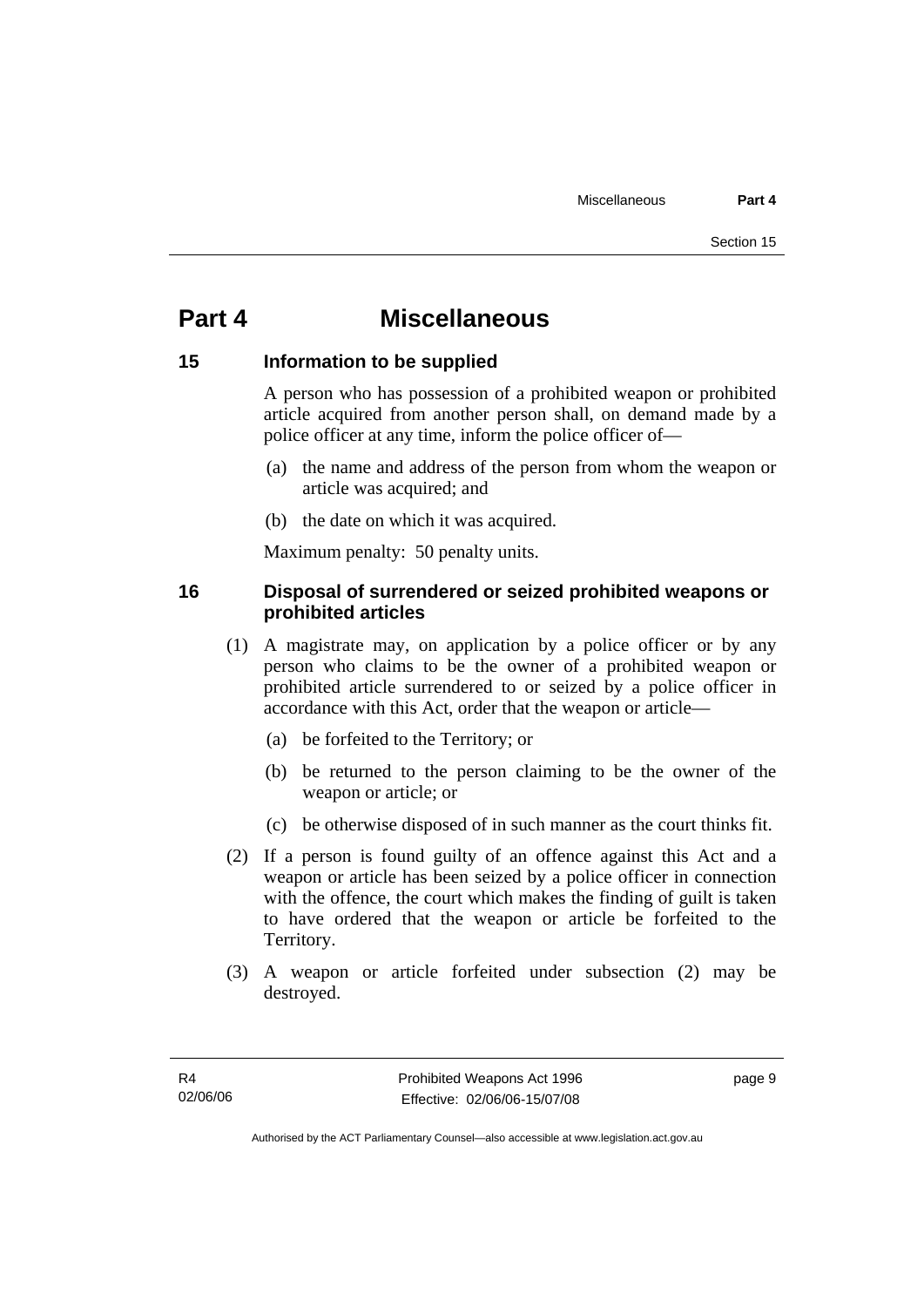#### <span id="page-13-0"></span>**Part 4** Miscellaneous

Section 17

#### **17 Evidentiary provisions**

A certificate signed by the registrar certifying that—

- (a) a specified person was or was not, on a day or during a specified period, the holder of a permit (or of a permit for a specified prohibited weapon or prohibited article); or
- (b) a permit was issued subject to specified conditions; or
- (c) an article is or is not of a type for the time being approved by the registrar for section 3 (1), definition of *prohibited article*, paragraph (a) or for schedule 1, item 14;

is evidence of the matters contained in the certificate.

#### **18 Approved forms**

- (1) The Minister may, in writing, approve forms for this Act.
- (2) If the Minister approves a form for a particular purpose, the approved form must be used for that purpose.
- (3) An approved form is a notifiable instrument.

*Note* A notifiable instrument must be notified under the *Legislation Act 2001*.

#### **19 Regulation-making power**

- (1) The Executive may make regulations for this Act.
	- *Note* Regulations must be notified, and presented to the Legislative Assembly, under the *Legislation Act 2001*.
- (2) The regulations may prescribe offences for contraventions of the regulations and prescribe maximum penalties of not more than 10 penalty units for offences against the regulations.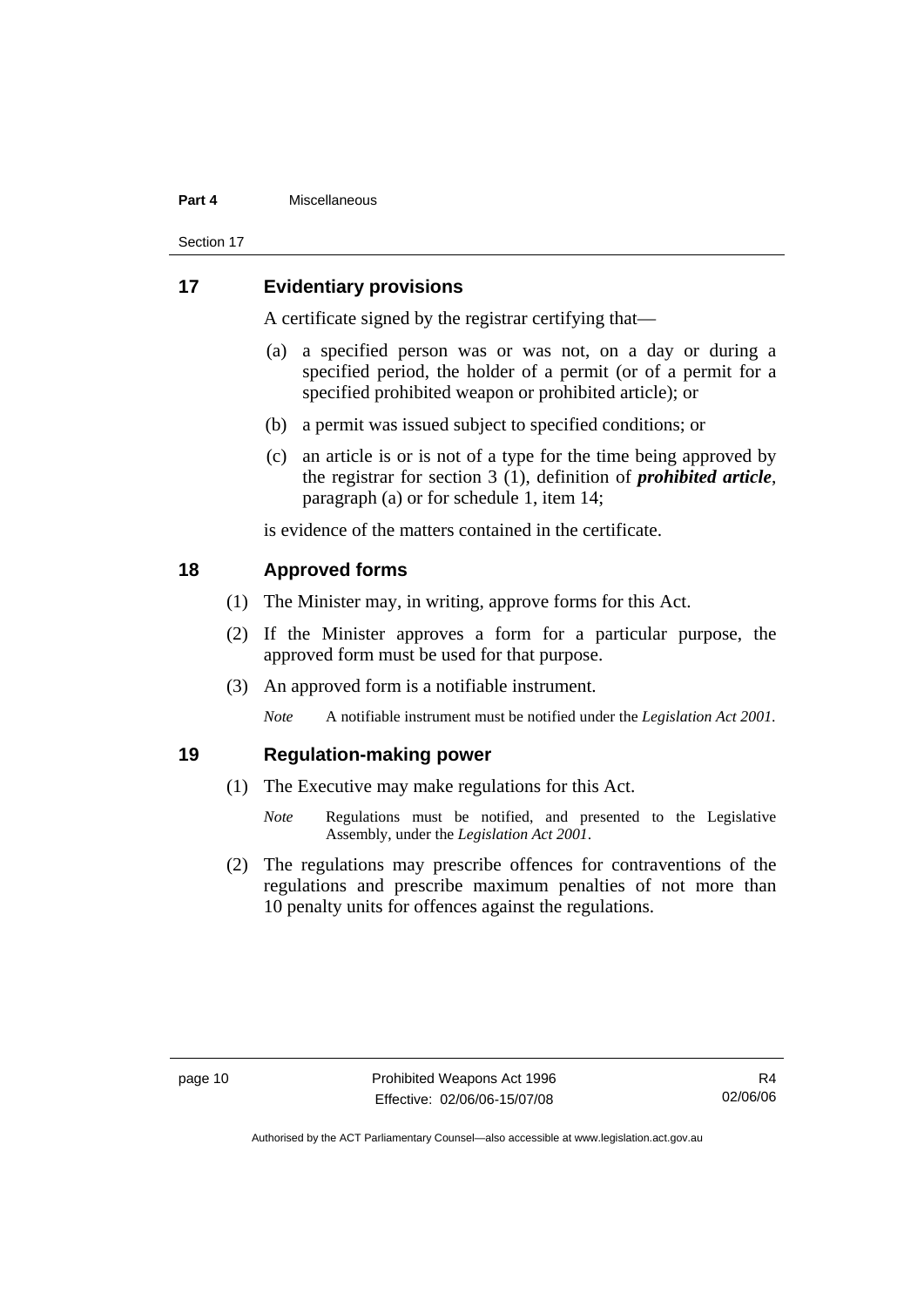## <span id="page-14-0"></span>**Schedule 1 Prohibited weapons**

(see s 3)

| column 1<br>item | column <sub>2</sub><br>description                 |                                                                                                                |  |
|------------------|----------------------------------------------------|----------------------------------------------------------------------------------------------------------------|--|
| 1                | Any explosive, incendiary, irritant or poison gas— |                                                                                                                |  |
|                  | (a)                                                | bomb; or                                                                                                       |  |
|                  | (b)                                                | grenade; or                                                                                                    |  |
|                  | (c)                                                | rocket having a propellant charge of more than<br>$100g$ ; or                                                  |  |
|                  | (d)                                                | missile having an explosive or incendiary charge of<br>more than 7g; or                                        |  |
|                  | (e)                                                | mine;                                                                                                          |  |
|                  | or a similar device.                               |                                                                                                                |  |
| 2                |                                                    | An article being—                                                                                              |  |
|                  | (a)                                                | a rimfire magazine with a capacity of more than 15<br>rounds; or                                               |  |
|                  | (b)                                                | a centre-fire self-loading rifle magazine, or shotgun<br>magazine, with a capacity of more than 5 rounds; or   |  |
|                  | (c)                                                | a shotgun tubular magazine extension to extend the<br>capacity of a shotgun magazine to more than 5<br>rounds. |  |
| 3                |                                                    | A spear gun having an overall length of less than 45cm.                                                        |  |
| 4                | 1 January 1900.                                    | A crossbow other than a crossbow manufactured before                                                           |  |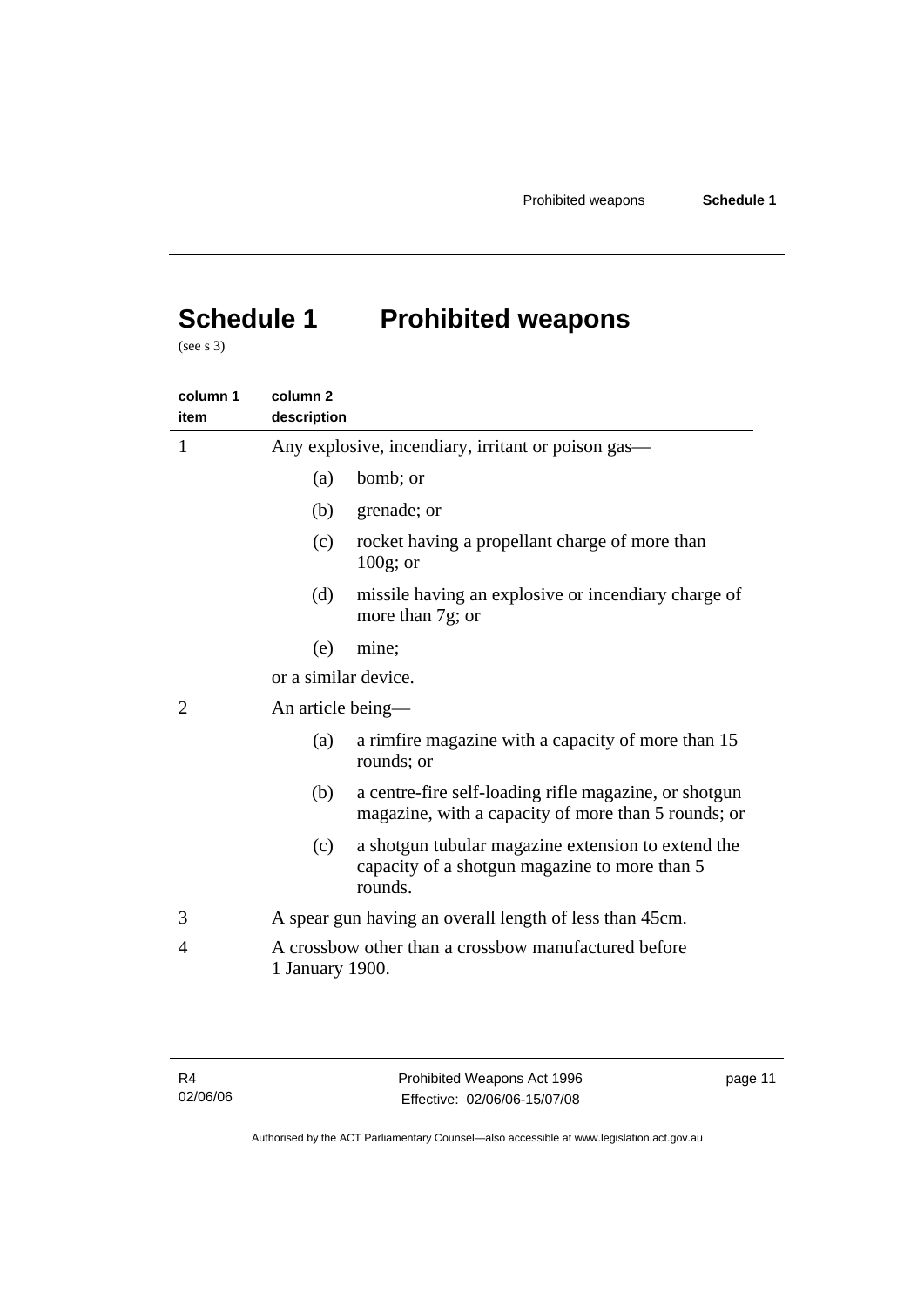#### **Schedule 1** Prohibited weapons

| column 1<br>item | column <sub>2</sub><br>description                                                                                                                                                                                                                  |  |
|------------------|-----------------------------------------------------------------------------------------------------------------------------------------------------------------------------------------------------------------------------------------------------|--|
| 5                | A knife commonly known as a flick knife that has a blade that<br>opens automatically by gravity or centrifugal force or by any<br>pressure applied to a button, spring or device in or attached to<br>the handle of the knife.                      |  |
| 6                | A sheath knife that has a sheath that withdraws into its handle<br>by gravity or centrifugal force or if pressure is applied to a<br>button, spring or device attached to or forming part of the<br>sheath, handle or blade of the knife.           |  |
| 7                | A walking stick or walking cane containing a sword.                                                                                                                                                                                                 |  |
| 8                | A riding crop containing a knife or stiletto.                                                                                                                                                                                                       |  |
| 9                | A device known as a Taser Self-Defence weapon or any<br>similar device.                                                                                                                                                                             |  |
| 10               | A device known as an Urban Skinner push dagger or any<br>similar device.                                                                                                                                                                            |  |
| 11               | A butterfly knife or any similar device.                                                                                                                                                                                                            |  |
| 12               | A knife commonly known as a star knife or any similar device.                                                                                                                                                                                       |  |
| 13               | A flame thrower of military design or similar device.                                                                                                                                                                                               |  |
| 14               | A device known as a Farallon Shark Dart or any similar device<br>that is designed to expel, on contact, any gas or other substance<br>capable of causing bodily harm and that is reasonably capable<br>of being carried concealed about the person. |  |
| 15               | A device known as a Saunders 'Falcon' Hunting Sling or any<br>other article or device in the nature of a hunting sling, catapult<br>or slingshot that is designed for use with, or a component part<br>of which is, a brace that—                   |  |
|                  | fits or rests on the forearm or on another part of the<br>(a)<br>body of the user; and                                                                                                                                                              |  |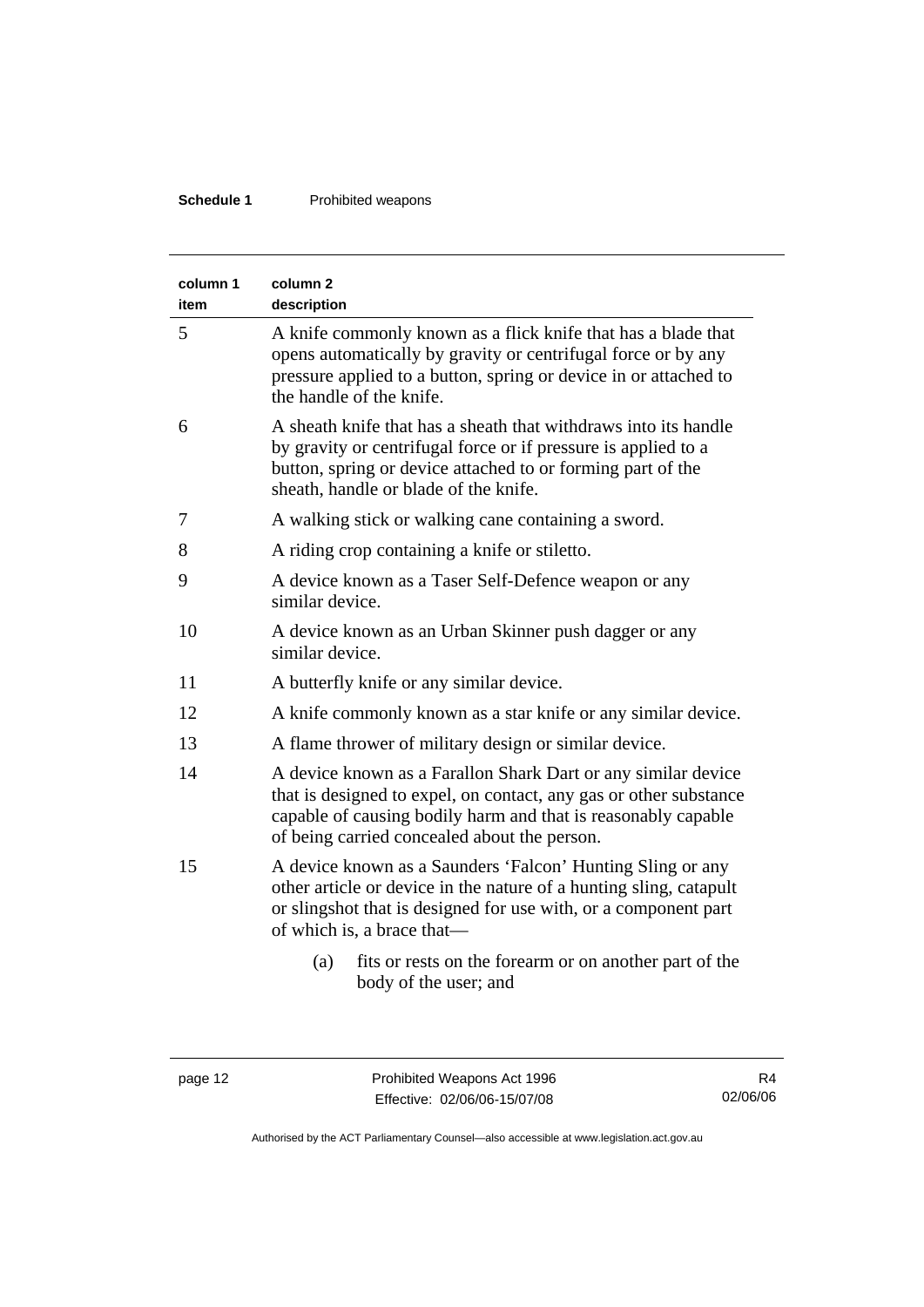| column 1<br>item | column <sub>2</sub><br>description                                                                                                                  |
|------------------|-----------------------------------------------------------------------------------------------------------------------------------------------------|
|                  | (b)<br>supports the wrist against the tension of elastic<br>material used to propel a projectile.                                                   |
| 16               | An article known as the 'Bowen Knife Belt' or any article of<br>similar design capable of concealing or disguising a knife or<br>any like article.  |
| 17               | Any article or device of a type commonly known as a<br>knuckleduster or metal knuckles or any article or device made<br>or adapted for use as such. |
| 18               | A sap glove.                                                                                                                                        |
| 19               | A studded glove.                                                                                                                                    |
| 20               | Any blowgun capable of projecting a dart.                                                                                                           |
| 21               | Any dart capable of being projected from a blowgun.                                                                                                 |
| 22               | A mace or any similar article other than a ceremonial mace<br>made for and used solely as a symbol of authority on<br>ceremonial occasions.         |
| 23               | Any article or device in the form of a flail in which the striking<br>part is armed with spikes or studded with any protruding<br>matter.           |
| 24               | A whip the lash of which is comprised wholly or partly of any<br>form of metal.                                                                     |
| 25               | A cat-o'-nine-tails or any similar article or device whether or<br>not it has nine lashes.                                                          |
| 26               | An article commonly known as kung fu sticks, otherwise<br>known as a nunchaku, or any similar article.                                              |
| 27               | A side-handled baton or any similar device.                                                                                                         |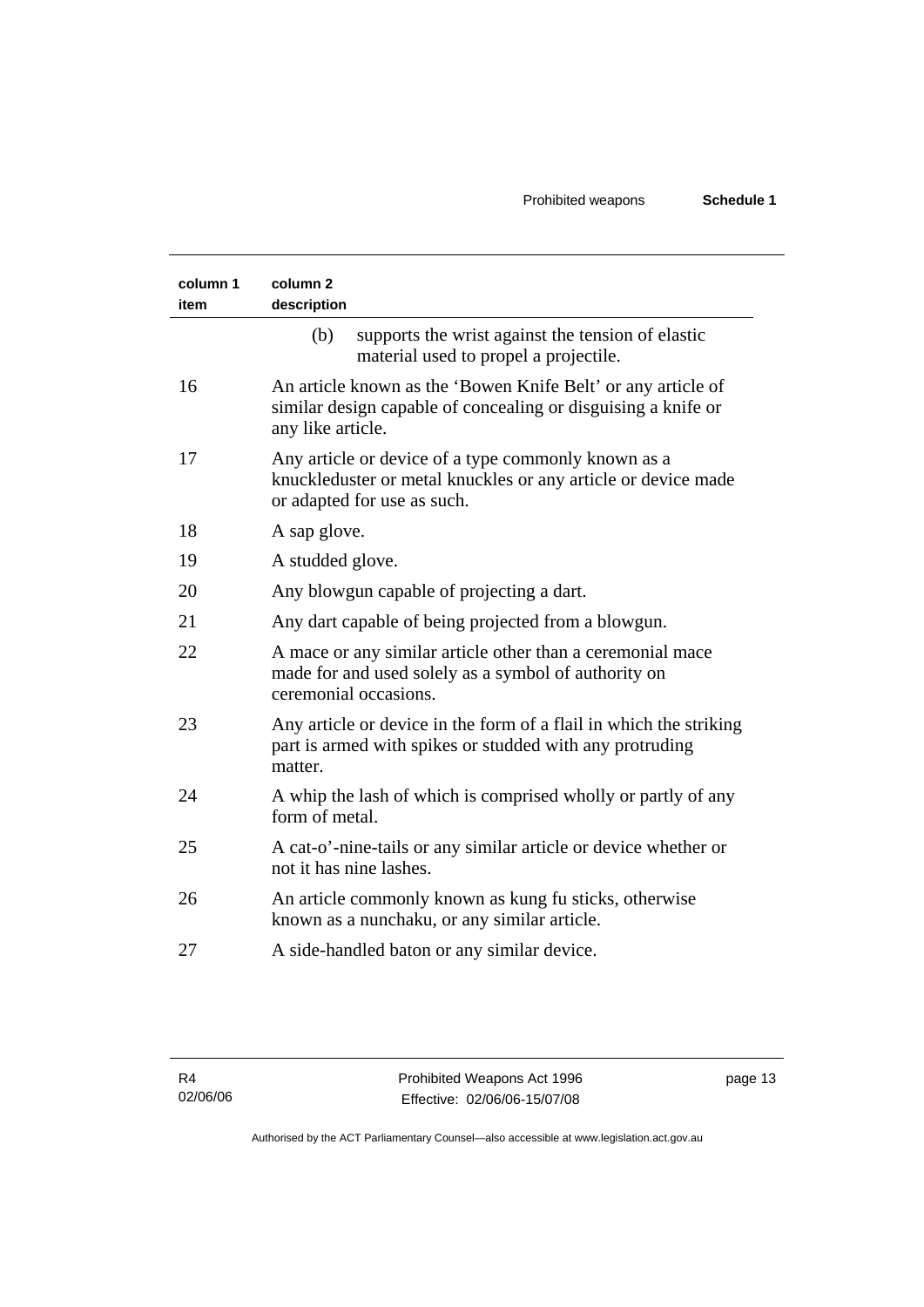#### **Schedule 1** Prohibited weapons

| column 1<br>item | column <sub>2</sub><br>description                                                                                                                                                                                                                     |  |
|------------------|--------------------------------------------------------------------------------------------------------------------------------------------------------------------------------------------------------------------------------------------------------|--|
| 28               | Anything designed or intended as a defence or antipersonnel<br>spray that is capable of discharging by any means any irritant<br>matter (not being an irritant matter referred to in item 29) in<br>liquid, powder, gas or chemical form.              |  |
| 29               | Anything designed or intended as a defence or antipersonnel<br>spray that is capable of discharging by any means any irritant<br>matter comprising or containing any 1 or more of the following<br>substances in liquid, powder, gas or chemical form: |  |
|                  | chloroacetophenone, known as CN;<br>(a)                                                                                                                                                                                                                |  |
|                  | orthochlorobenzalmalononitrile, known as CS;<br>(b)                                                                                                                                                                                                    |  |
|                  | dypenylaminechloroarsone, known as DM or<br>(c)<br>Adamsite;                                                                                                                                                                                           |  |
|                  | oleoresin capsicum, known as OC.<br>(d)                                                                                                                                                                                                                |  |
| 30               | A ballistic knife (other than a ballistic knife that propels a<br>projectile by means of an explosive) or any similar device.                                                                                                                          |  |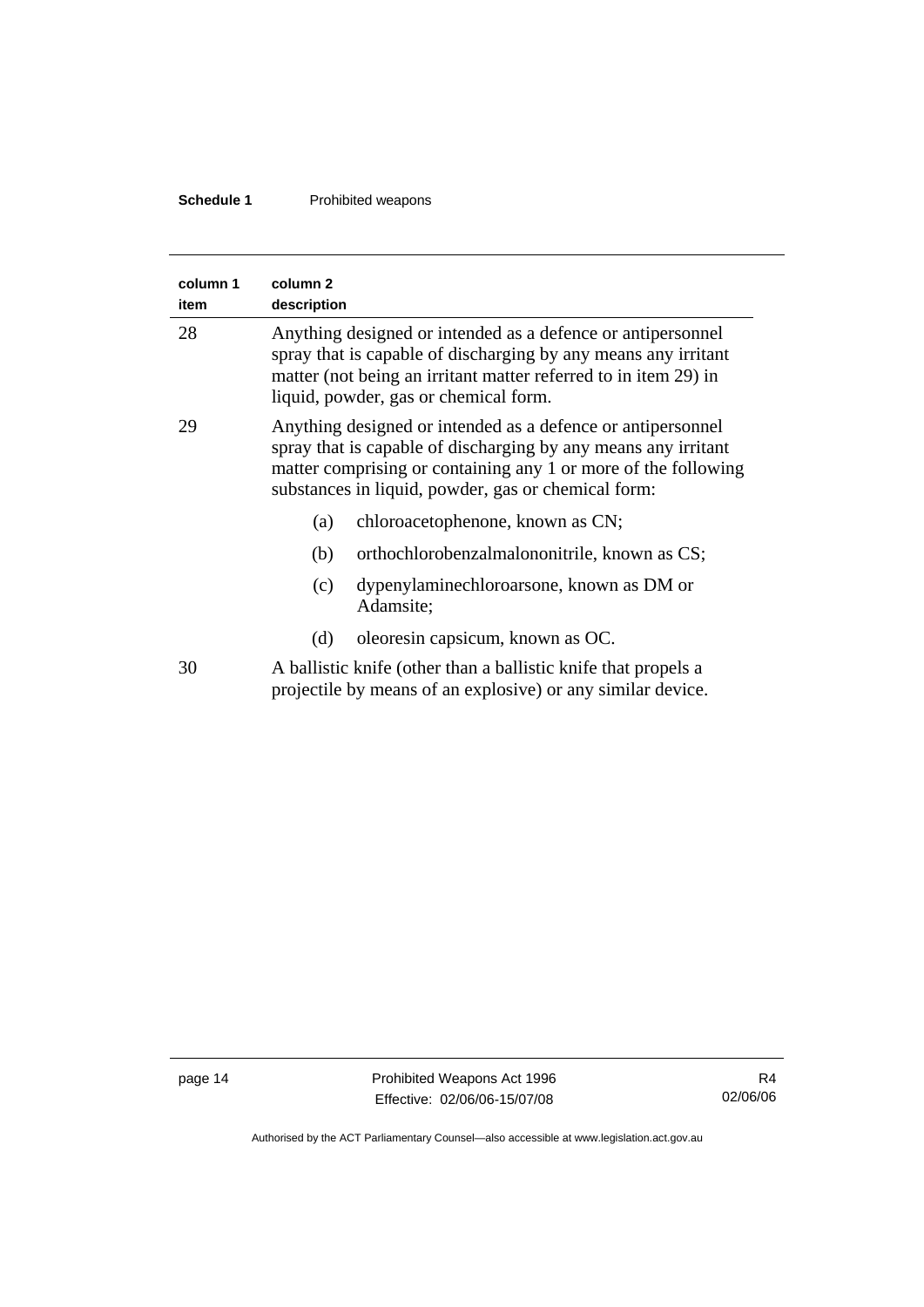#### <span id="page-18-0"></span>**Endnotes**

#### **1 About the endnotes**

Amending and modifying laws are annotated in the legislation history and the amendment history. Current modifications are not included in the republished law but are set out in the endnotes.

Not all editorial amendments made under the *Legislation Act 2001*, part 11.3 are annotated in the amendment history. Full details of any amendments can be obtained from the Parliamentary Counsel's Office.

Uncommenced amending laws and expiries are listed in the legislation history and the amendment history. These details are underlined. Uncommenced provisions and amendments are not included in the republished law but are set out in the last endnote.

If all the provisions of the law have been renumbered, a table of renumbered provisions gives details of previous and current numbering.

The endnotes also include a table of earlier republications.

| $am = amended$<br>$amdt = amendment$<br>$ch = chapter$<br>$def = definition$<br>$dict = dictionary$<br>$disallowed = disallowed by the Legislative$<br>Assembly<br>$div = division$<br>$exp = expires/expired$<br>$Gaz = qazette$<br>$hdg =$ heading<br>$IA = Interpretation Act 1967$<br>$ins = inserted/added$<br>$LA =$ Legislation Act 2001<br>$LR =$ legislation register<br>$LRA =$ Legislation (Republication) Act 1996<br>$mod = modified/modification$<br>$o = order$ | $ord = ordinance$<br>$orig = original$<br>par = paragraph/subparagraph<br>$pres = present$<br>$prev = previous$<br>$(\text{prev}) = \text{previously}$<br>$pt = part$<br>$r = rule/subrule$<br>$renum = renumbered$<br>$reloc = relocated$<br>$R[X]$ = Republication No<br>$RI = reissue$<br>$s = section/subsection$<br>$sch = schedule$<br>$sdiv = subdivision$<br>$sub =$ substituted<br>$SL = Subordinate$ Law<br>underlining = whole or part not commenced |
|--------------------------------------------------------------------------------------------------------------------------------------------------------------------------------------------------------------------------------------------------------------------------------------------------------------------------------------------------------------------------------------------------------------------------------------------------------------------------------|-----------------------------------------------------------------------------------------------------------------------------------------------------------------------------------------------------------------------------------------------------------------------------------------------------------------------------------------------------------------------------------------------------------------------------------------------------------------|
| $om = omitted/repealed$                                                                                                                                                                                                                                                                                                                                                                                                                                                        | or to be expired                                                                                                                                                                                                                                                                                                                                                                                                                                                |
|                                                                                                                                                                                                                                                                                                                                                                                                                                                                                |                                                                                                                                                                                                                                                                                                                                                                                                                                                                 |

#### **2 Abbreviation key**

R4 02/06/06 Prohibited Weapons Act 1996 Effective: 02/06/06-15/07/08

page 15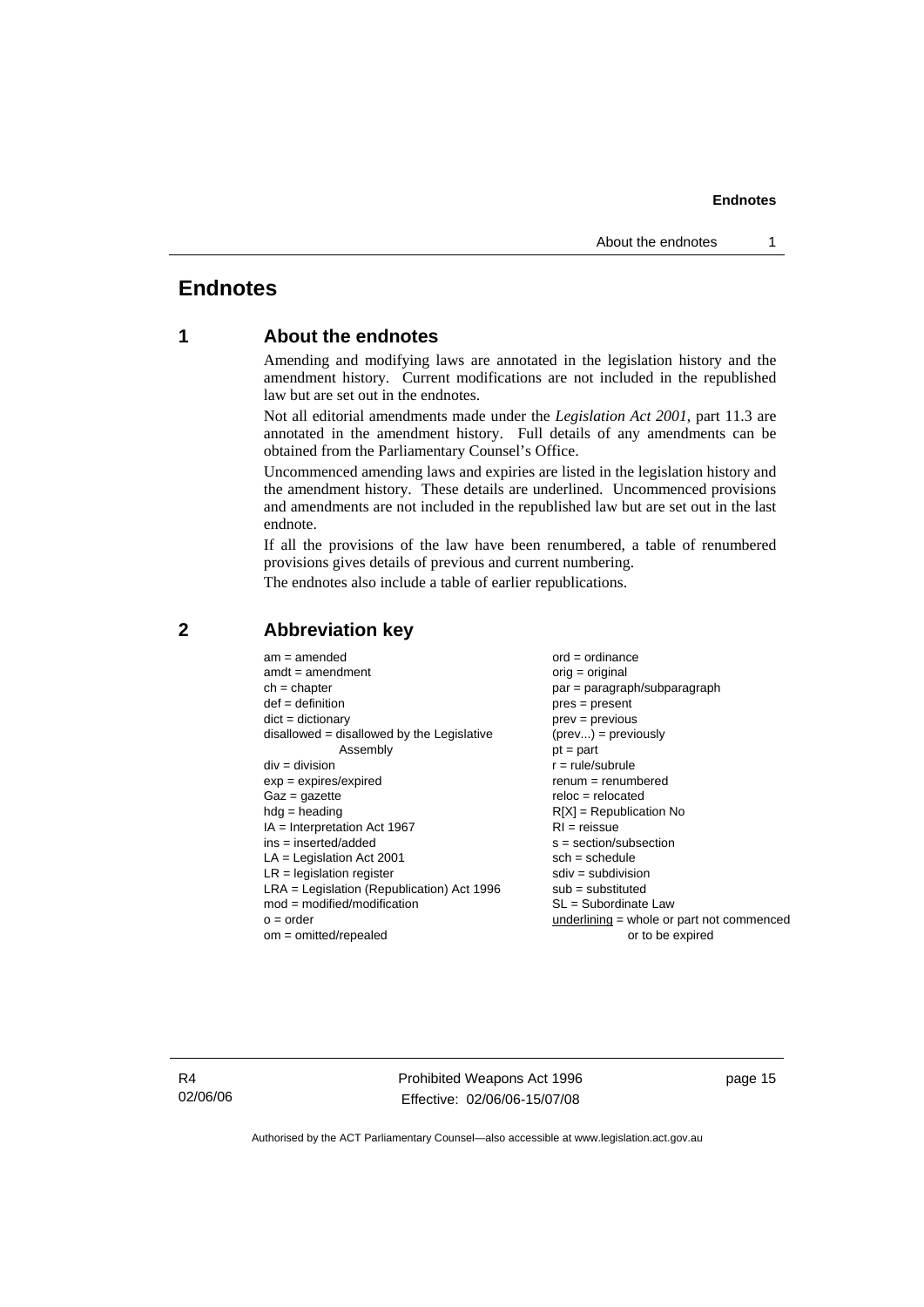<span id="page-19-0"></span>

| 3 | Legislation history |  |
|---|---------------------|--|
|---|---------------------|--|

### **3 Legislation history**

|   |                                                                                                                                                                                                                                                                                                                                                                                                                                                                                                                                                                              | Prohibited Weapons Act 1996 No 75<br>notified 20 December 1996 (Gaz 1998 No S328)<br>s 1, s 2 commenced 20 December 1996 (s 2 (1))<br>remainder commenced 22 May 1997 (s 2 (2) and Gaz 1997 No S140)             |  |  |
|---|------------------------------------------------------------------------------------------------------------------------------------------------------------------------------------------------------------------------------------------------------------------------------------------------------------------------------------------------------------------------------------------------------------------------------------------------------------------------------------------------------------------------------------------------------------------------------|------------------------------------------------------------------------------------------------------------------------------------------------------------------------------------------------------------------|--|--|
|   | as amended by                                                                                                                                                                                                                                                                                                                                                                                                                                                                                                                                                                |                                                                                                                                                                                                                  |  |  |
|   | <b>Prohibited Weapons Regulations 1997 SL No 12</b><br>notified 19 May 1997 (Gaz 1997 No S137)<br>commenced 22 May 1997 (s 2)                                                                                                                                                                                                                                                                                                                                                                                                                                                |                                                                                                                                                                                                                  |  |  |
|   | No S65)                                                                                                                                                                                                                                                                                                                                                                                                                                                                                                                                                                      | Legislation (Consequential Amendments) Act 2001 No 44 pt 301<br>notified 26 July 2001 (Gaz 2001 No 30)<br>s 1, s 2 commenced 26 July 2001 (IA s 10B)<br>pt 301 commenced 12 September 2001 (s 2 and see Gaz 2001 |  |  |
|   | <b>Criminal Code (Theft, Fraud, Bribery and Related Offences)</b><br>Amendment Act 2004 A2004-15 sch 2 pt 2.71<br>notified LR 26 March 2004<br>s 1, s 2 commenced 26 March 2004 (LA s 75 (1))<br>sch 2 pt 2.71 commenced 9 April 2004 (s 2 (1))<br>Sentencing Legislation Amendment Act 2006 A2006-23 sch 1 pt 1.29<br>notified LR 18 May 2006<br>s 1, s 2 commenced 18 May 2006 (LA s 75 (1))<br>sch 1 pt 1.29 commenced 2 June 2006 (s 2 (1) and see Crimes<br>(Sentence Administration) Act 2005 A2005-59 s 2, Crimes<br>(Sentencing) Act 2005 A2005-58, s 2 and LA s 79) |                                                                                                                                                                                                                  |  |  |
|   |                                                                                                                                                                                                                                                                                                                                                                                                                                                                                                                                                                              |                                                                                                                                                                                                                  |  |  |
| 4 | <b>Amendment history</b>                                                                                                                                                                                                                                                                                                                                                                                                                                                                                                                                                     |                                                                                                                                                                                                                  |  |  |
|   | <b>Commencement</b><br>s <sub>2</sub>                                                                                                                                                                                                                                                                                                                                                                                                                                                                                                                                        | om 2001 No 44 amdt 1.3294                                                                                                                                                                                        |  |  |
|   | <b>Application of Act</b><br>s 4                                                                                                                                                                                                                                                                                                                                                                                                                                                                                                                                             | am 2001 No 44 amdt 1.3295, amdt 1.3296; A2006-23<br>amdts 1.272-1.275                                                                                                                                            |  |  |
|   | Possession or use of prohibited weapons<br>s 5<br>am 2001 No 44 amdt 1.3297                                                                                                                                                                                                                                                                                                                                                                                                                                                                                                  |                                                                                                                                                                                                                  |  |  |

page 16 **Prohibited Weapons Act 1996** Effective: 02/06/06-15/07/08

R4 02/06/06